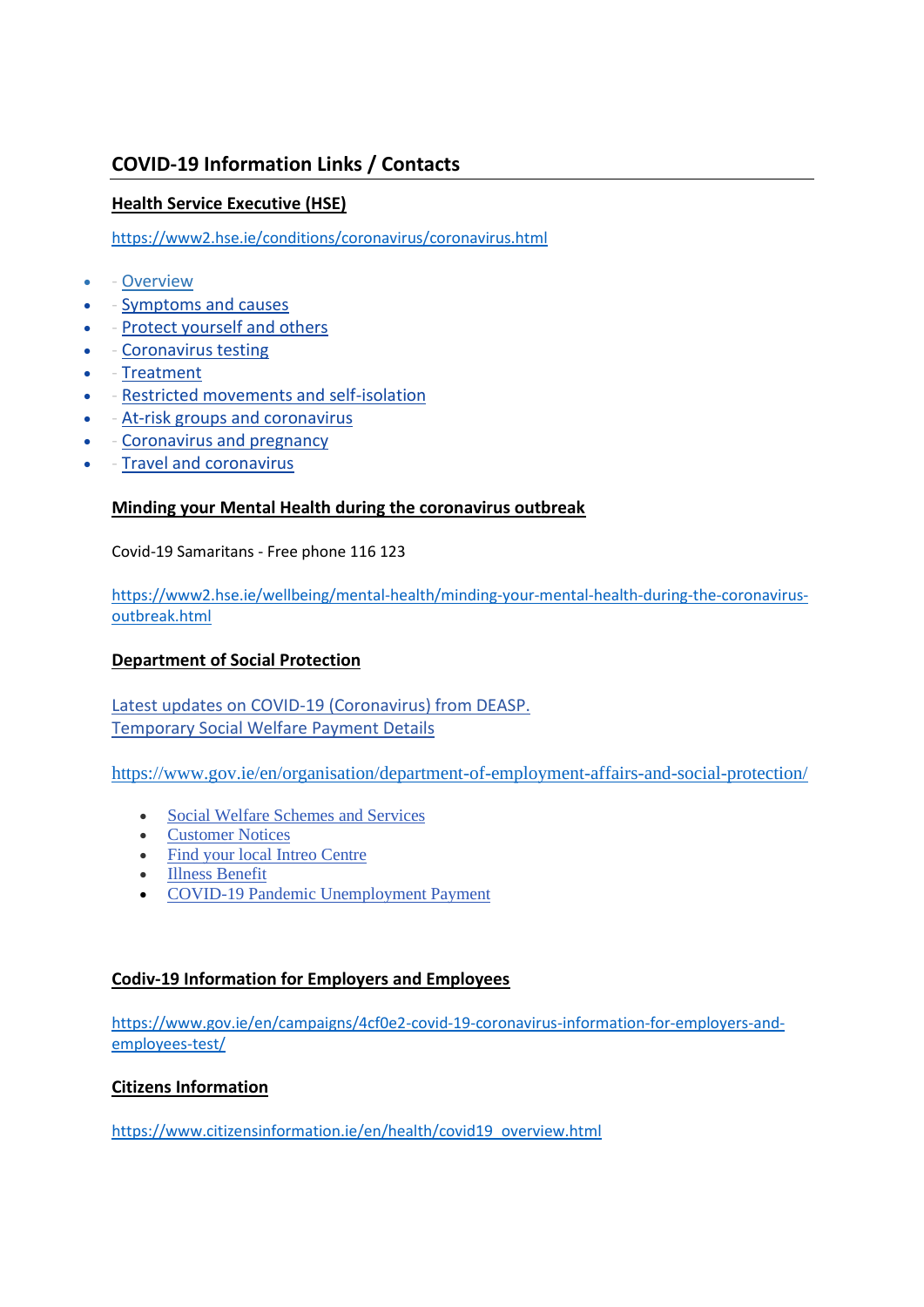# **Emergency / Support Services**

#### **Emergency Numbers**

West Doc 1850 365 000 University College Hospital Galway 091 524 222 / ED 091 544556 Roscommon University Hospital 090 662 6200 Emergency Services 999 or 112 Garda Confidential Line 1800 666 111 Mill Street Garda Station 091 538000 Child Line 1800 666 666 (24 hours) / Text 50101 (10am-4pm daily)

# **Domestic Violence**

## <http://2in2u.ie/>

COPE Domestic violence support Galway: 565985 AMEN (male domestic abuse victims) 04623718 [Website](http://www.amen.ie/) Move Ireland (men overcoming violence) 018724357 [http://www.safeireland.ie](http://www.safeireland.ie/) Women's Aid Helpline 1800 341 900 Waterside House Refuge 091 565985

# **Sexual Violence**

CARI (support for anyone affected by sexual abuse) 1890924567 Galway Rape crisis centre 1800355355 Rape Crisis Centre (support for victims of rape) 1800212122

# **On-line Support Services**

<https://www.childline.ie/> [https://www.barnardos.ie](https://www.barnardos.ie/) [www.letsomeoneknow.ie](http://www.letsomeoneknow.ie/) [www.pleasetalk.ie](http://www.pleasetalk.ie/)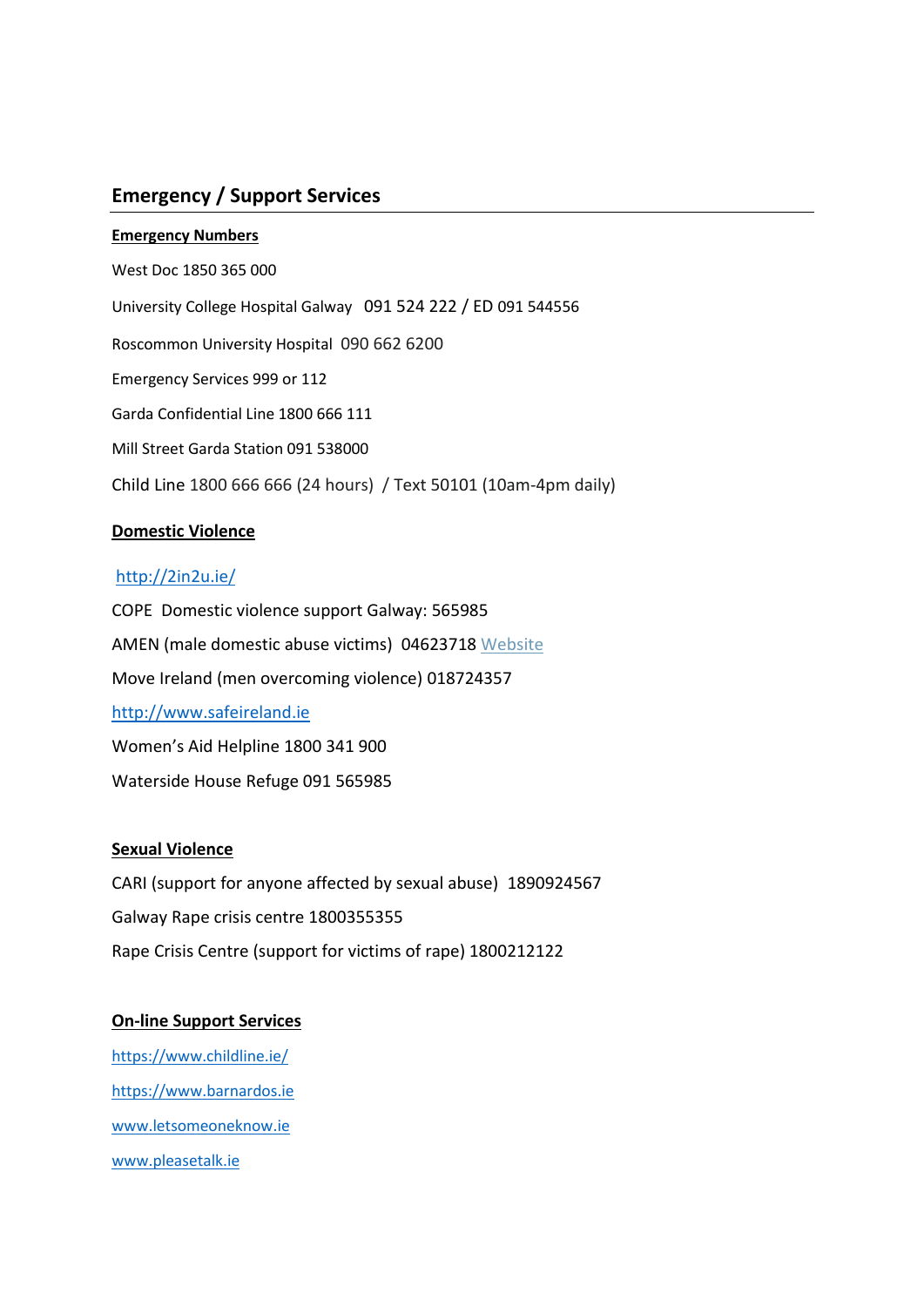[www.jigsaw.ie](http://www.jigsaw.ie/) [www.reachout.ie](http://www.reachout.ie/) [www.spunout.ie](http://www.spunout.ie/) [www.drugs.ie](http://www.drugs.ie/) [www.youthinformation.ie](http://www.youthinformation.ie/) [www.itsgoodtotalkgalway.com](http://www.itsgoodtotalkgalway.com/)

## **Support Services: West of Ireland**

<http://www.supportme.ie/support-services.php?c=7&l=Galway> <http://www.supportme.ie/support-services.php?c=7&l=Roscommon>

### **Pregnancy / Parenting**

CURA 091 562558 1890 622 626 Gingerbread (Lone parents support) 01 8146618 IFPA's national pregnancy helpline - 1850 49 50 51 +Options free text "LIS" to 50444 Web [www.posaitiveoptions.ie](http://www.posaitiveoptions.ie/) Parent Line 1890 927 277

#### **Help Lines / Services**

Covid-19 Samaritans 116 123 Aids West 091 562213 AWARE 1890 303 302 Barnardos 01 4530355 Drugs Help Line 1800 459 459 Galway Youth Information Centre 091 562434 Refugee Information Servic[e www.ris.ie](http://www.ris.ie/) 091 532850

### **Counselling & Support**

1Life National Suicide Prevention Helpline 1800 247 100 Childline (ISPCC) 1800 666 666 Counselling Service for Travellers (Adults) 091 880916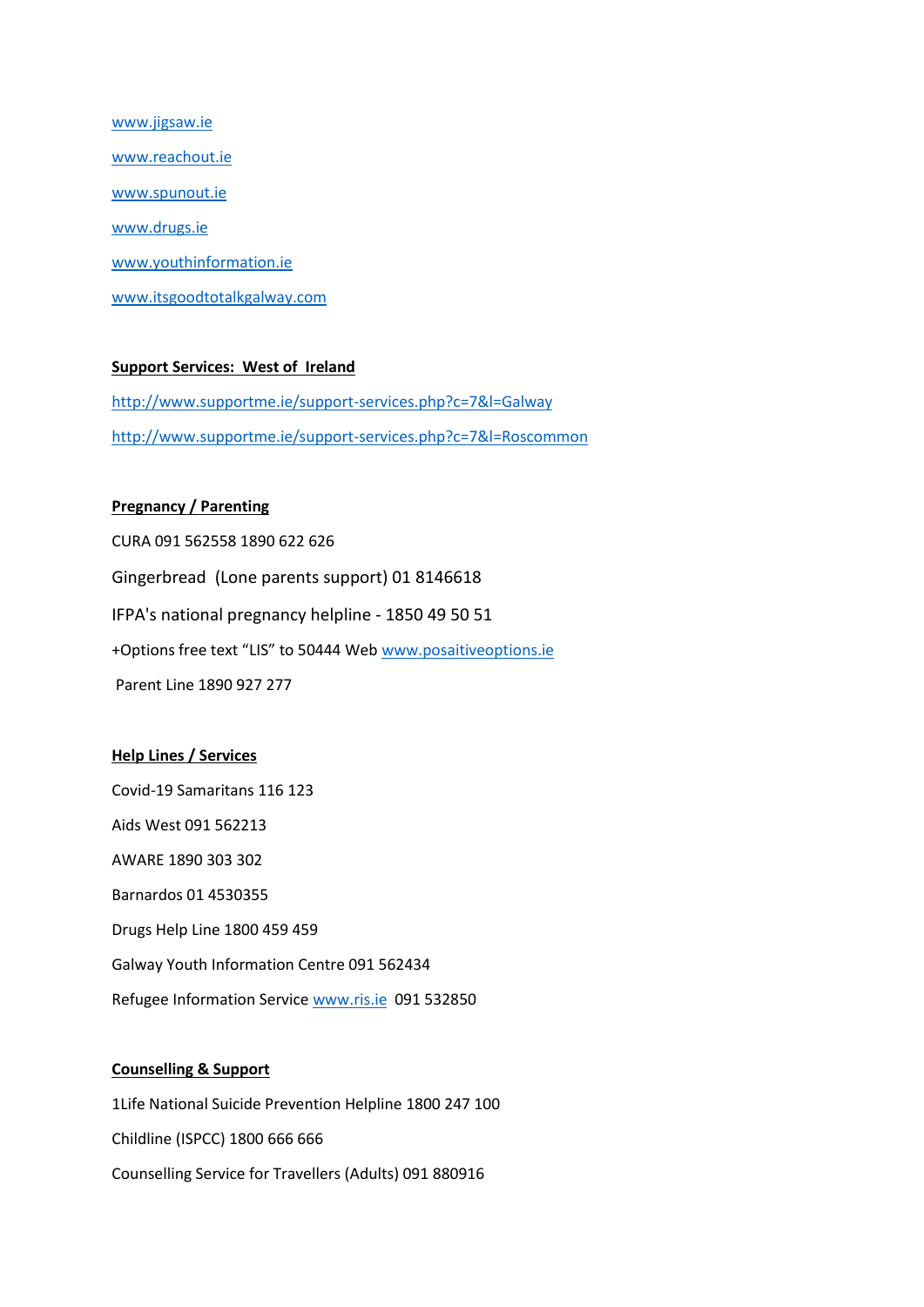#### CURA 091 562558

Galway Diocesan Family Centre 091 565074 Rape Crisis Centre 1800 355 355 GROW (Group support for mental health problems) 086 8032731 It's Good 2 Talk 087 2870734 083 4079182 Jigsaw (Support service for young people aged 15-25) 091 549252 Text 087 7725232 LGBT (Lesbian, Gay, Bisexual, Transgender Helpline) 1890 929 539 Parent line 1890 927277 Pieta house 016010000/016302222 Samaritans 091 561222 / 1850 609 090 SHOUT! (LGBT 14-23 years) 087 3204575 Teen line 1800833634 [Suicide Bereavement Support Network](http://www.nsbsn.org/) 024 95561 Console [For anyone affected by suicide] 1800 201 890. 091 537333 [AWARE](http://www.aware.ie/) (depression support) 016766166 GROW Tel: 021 427 7520 [Hearing Voices](http://www.hearing-voices.org/) 00448451228642 [Schizophrenia](http://www.sirl.ie/) 01 8601620 Helpline: 1890 621 631

#### **Accommodation / Homelessness**

Emergency Accommodation Support 1800 788 887 Fairgreen House 091 568818 (Short stay residence for homeless men) Galway Simon Community (Long & short term support for homeless people) 091 589415

#### **Addiction**

Alcoholics Anonymous 091 767777 Al-Anon / Al-Teen 01 8732699 (Supporting those affected by someone's addiction) Alcoholism Counselling & Advisory Service 091 753595 ACOA (Adult Children Of Alcoholics). Po Box 4683, Dublin 1 ANEW for women who have difficulty with alcohol 0861024743 HSE Drugs Helpline 1800 459 459 Treatment Centre for Addictions (HSE) 090 9644103 / 090 9648497